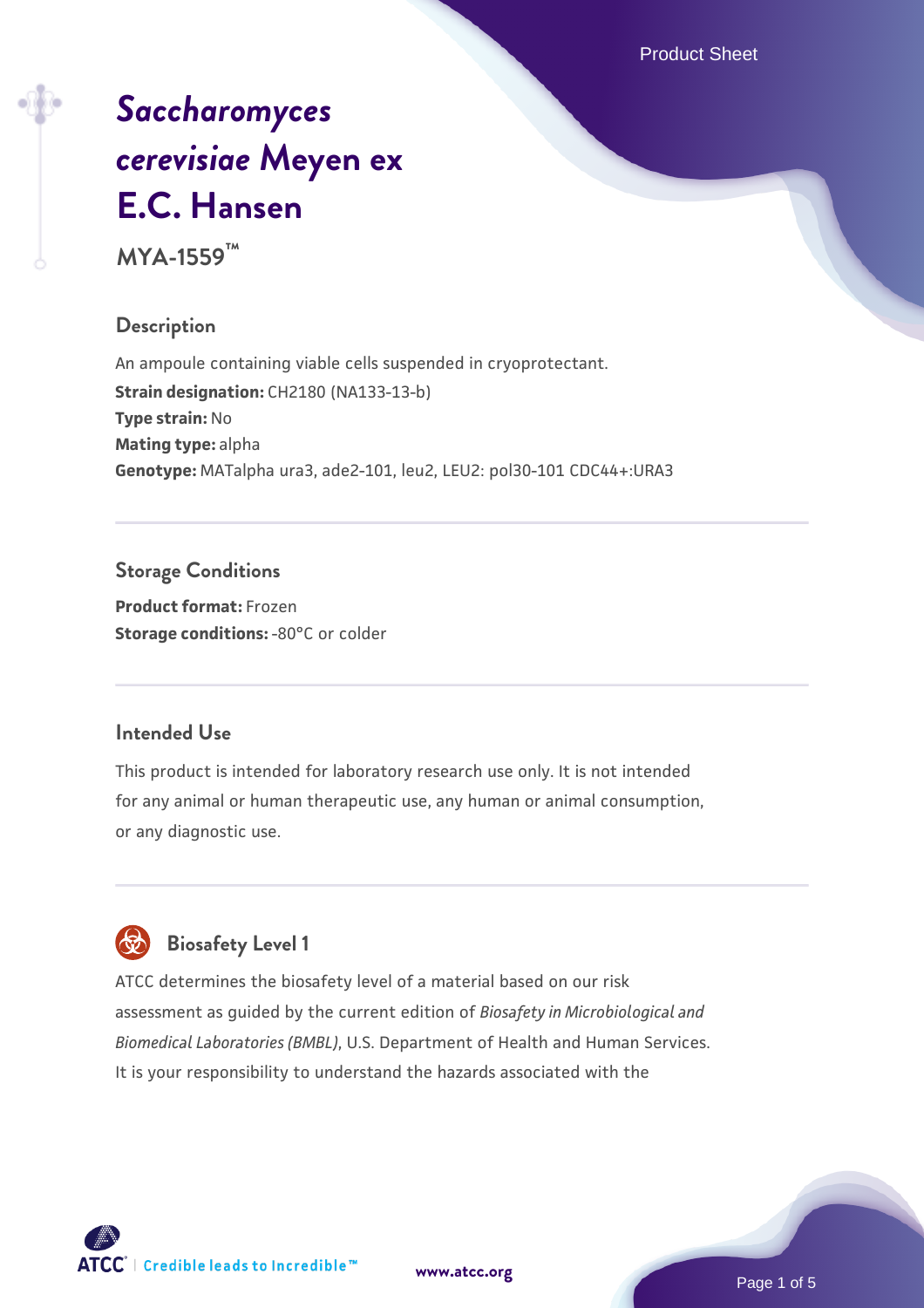# **[Saccharomyces cerevisiae](https://www.atcc.org/products/mya-1559)** [Meyen ex E.C. Hansen](https://www.atcc.org/products/mya-1559) **MYA-1559**

material per your organization's policies and procedures as well as any other applicable regulations as enforced by your local or national agencies.

ATCC highly recommends that appropriate personal protective equipment is always used when handling vials. For cultures that require storage in liquid nitrogen, it is important to note that some vials may leak when submersed in liquid nitrogen and will slowly fill with liquid nitrogen. Upon thawing, the conversion of the liquid nitrogen back to its gas phase may result in the vial exploding or blowing off its cap with dangerous force creating flying debris. Unless necessary, ATCC recommends that these cultures be stored in the vapor phase of liquid nitrogen rather than submersed in liquid nitrogen.

# **Certificate of Analysis**

For batch-specific test results, refer to the applicable certificate of analysis that can be found at www.atcc.org.

#### **Growth Conditions**

**Medium:**  [ATCC Medium 1245: YEPD](https://www.atcc.org/-/media/product-assets/documents/microbial-media-formulations/1/2/4/5/atcc-medium-1245.pdf?rev=705ca55d1b6f490a808a965d5c072196) **Temperature:** 25°C

# **Handling Procedures**

**Frozen ampoules** packed in dry ice should either be thawed immediately or stored in liquid nitrogen. If liquid nitrogen storage facilities are not available, frozen ampoules may be stored at or below -70°C for approximately one



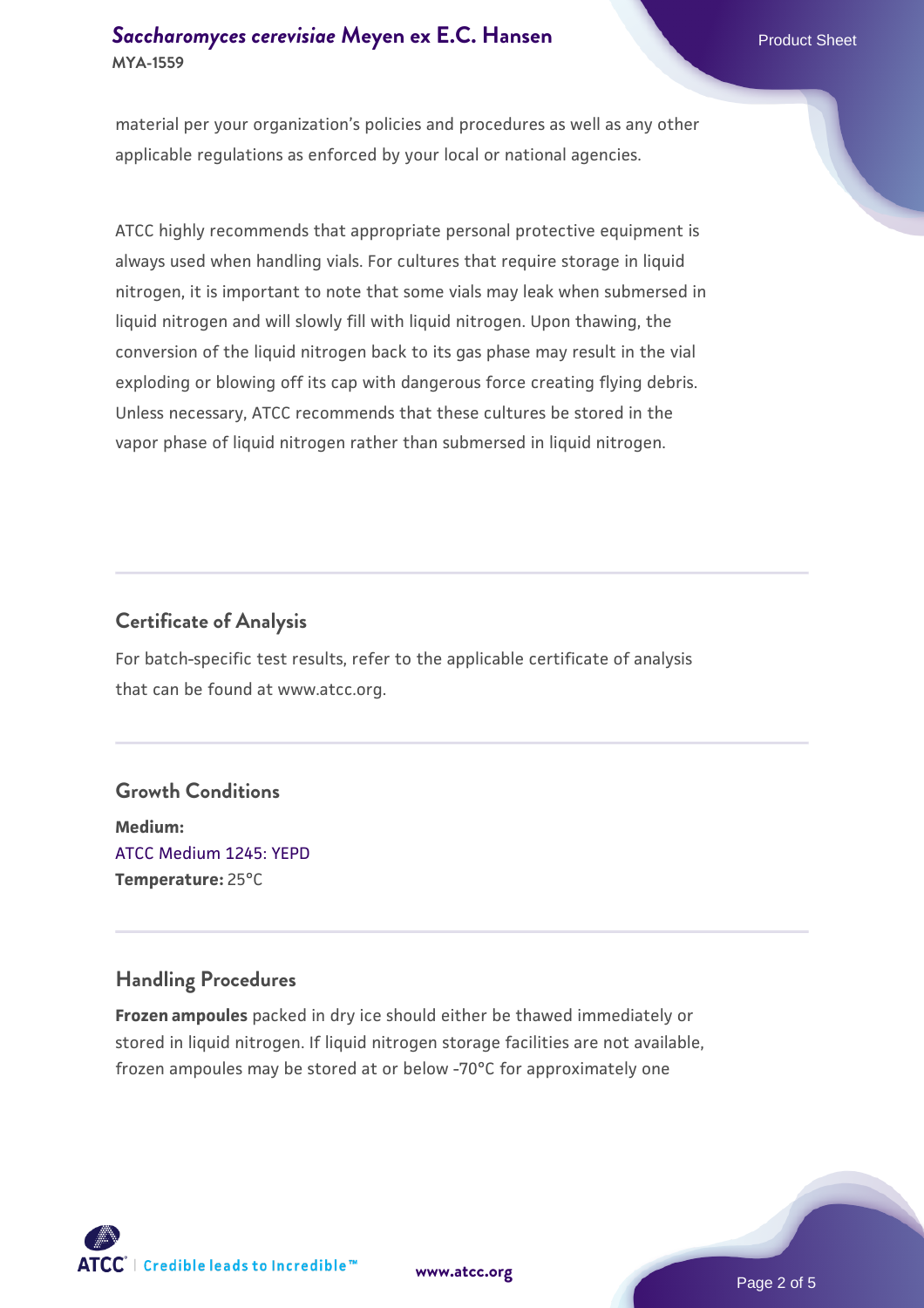week. **Do not under any circumstance store frozen ampoules at refrigerator freezer temperatures (generally -20°C)**. Storage of frozen material at this temperature will result in the death of the culture.

- 1. To thaw a frozen ampoule, place in a **25°C to 30°C** water bath, until just thawed **(approximately 5 minutes)**. Immerse the ampoule just sufficient to cover the frozen material. Do not agitate the ampoule.
- 2. Immediately after thawing, wipe down ampoule with 70% ethanol and aseptically transfer at least 50 µL (or 2-3 agar cubes) of the content onto a plate or broth with medium recommended.
- Incubate the inoculum/strain at the temperature and conditions 3. recommended.
- 4. Inspect for growth of the inoculum/strain regularly for up to 4 weeks. The time necessary for significant growth will vary from strain to strain.

#### **Material Citation**

If use of this material results in a scientific publication, please cite the material in the following manner: *Saccharomyces cerevisiae* Meyen ex E.C. Hansen (ATCC MYA-1559)

#### **References**

References and other information relating to this material are available at www.atcc.org.

#### **Warranty**

The product is provided 'AS IS' and the viability of ATCC® products is warranted for 30 days from the date of shipment, provided that the customer has stored and handled the product according to the information included on the product information sheet, website, and Certificate of Analysis. For living cultures, ATCC lists the media formulation and reagents

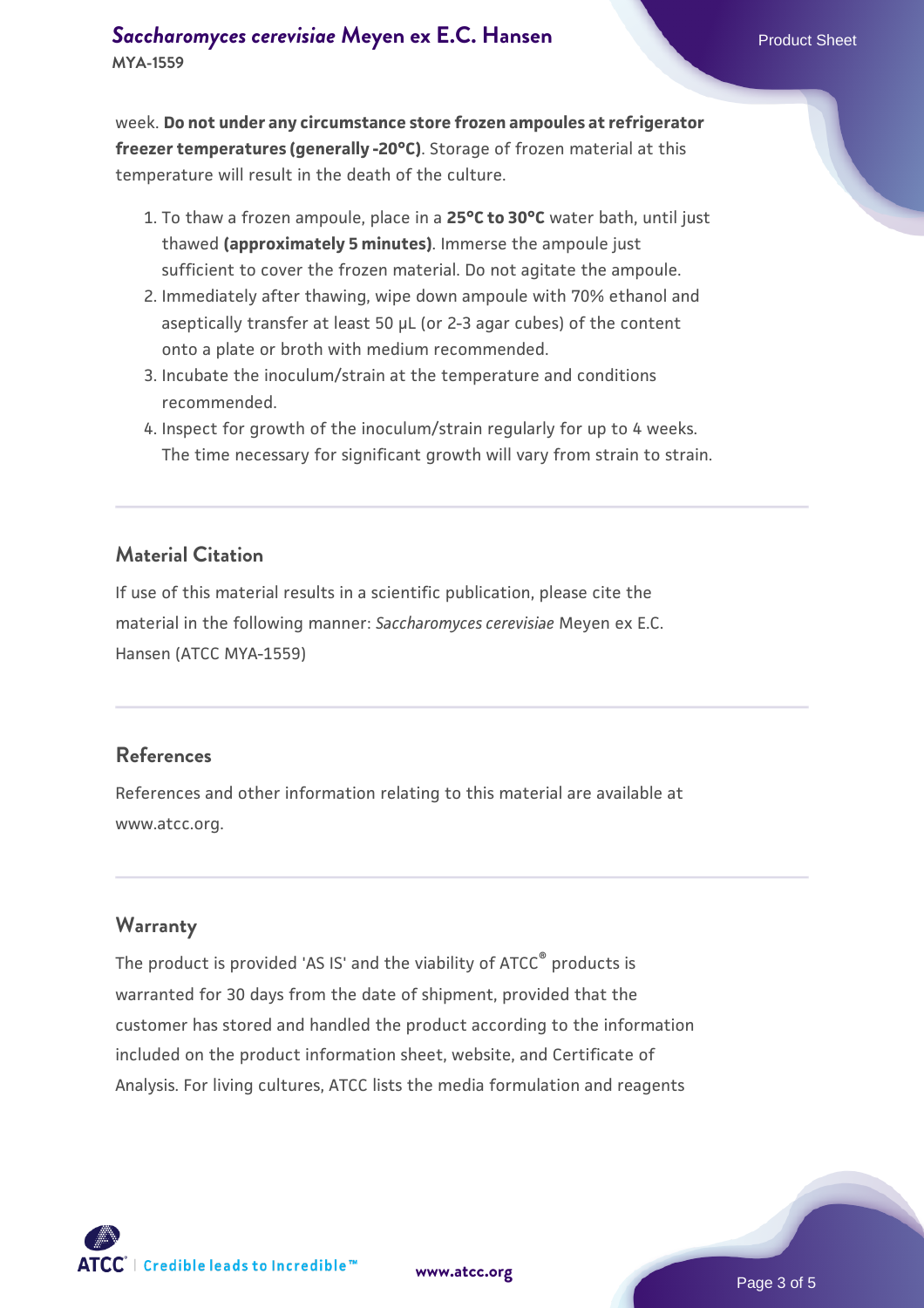#### **[Saccharomyces cerevisiae](https://www.atcc.org/products/mya-1559)** [Meyen ex E.C. Hansen](https://www.atcc.org/products/mya-1559) **MYA-1559**

that have been found to be effective for the product. While other unspecified media and reagents may also produce satisfactory results, a change in the ATCC and/or depositor-recommended protocols may affect the recovery, growth, and/or function of the product. If an alternative medium formulation or reagent is used, the ATCC warranty for viability is no longer valid. Except as expressly set forth herein, no other warranties of any kind are provided, express or implied, including, but not limited to, any implied warranties of merchantability, fitness for a particular purpose, manufacture according to cGMP standards, typicality, safety, accuracy, and/or noninfringement.

# **Disclaimers**

This product is intended for laboratory research use only. It is not intended for any animal or human therapeutic use, any human or animal consumption, or any diagnostic use. Any proposed commercial use is prohibited without a license from ATCC.

While ATCC uses reasonable efforts to include accurate and up-to-date information on this product sheet, ATCC makes no warranties or representations as to its accuracy. Citations from scientific literature and patents are provided for informational purposes only. ATCC does not warrant that such information has been confirmed to be accurate or complete and the customer bears the sole responsibility of confirming the accuracy and completeness of any such information.

This product is sent on the condition that the customer is responsible for and assumes all risk and responsibility in connection with the receipt, handling, storage, disposal, and use of the ATCC product including without limitation taking all appropriate safety and handling precautions to minimize health or environmental risk. As a condition of receiving the material, the customer agrees that any activity undertaken with the ATCC product and any progeny or modifications will be conducted in compliance with all applicable laws, regulations, and guidelines. This product is provided 'AS IS' with no representations or warranties whatsoever except as expressly set forth